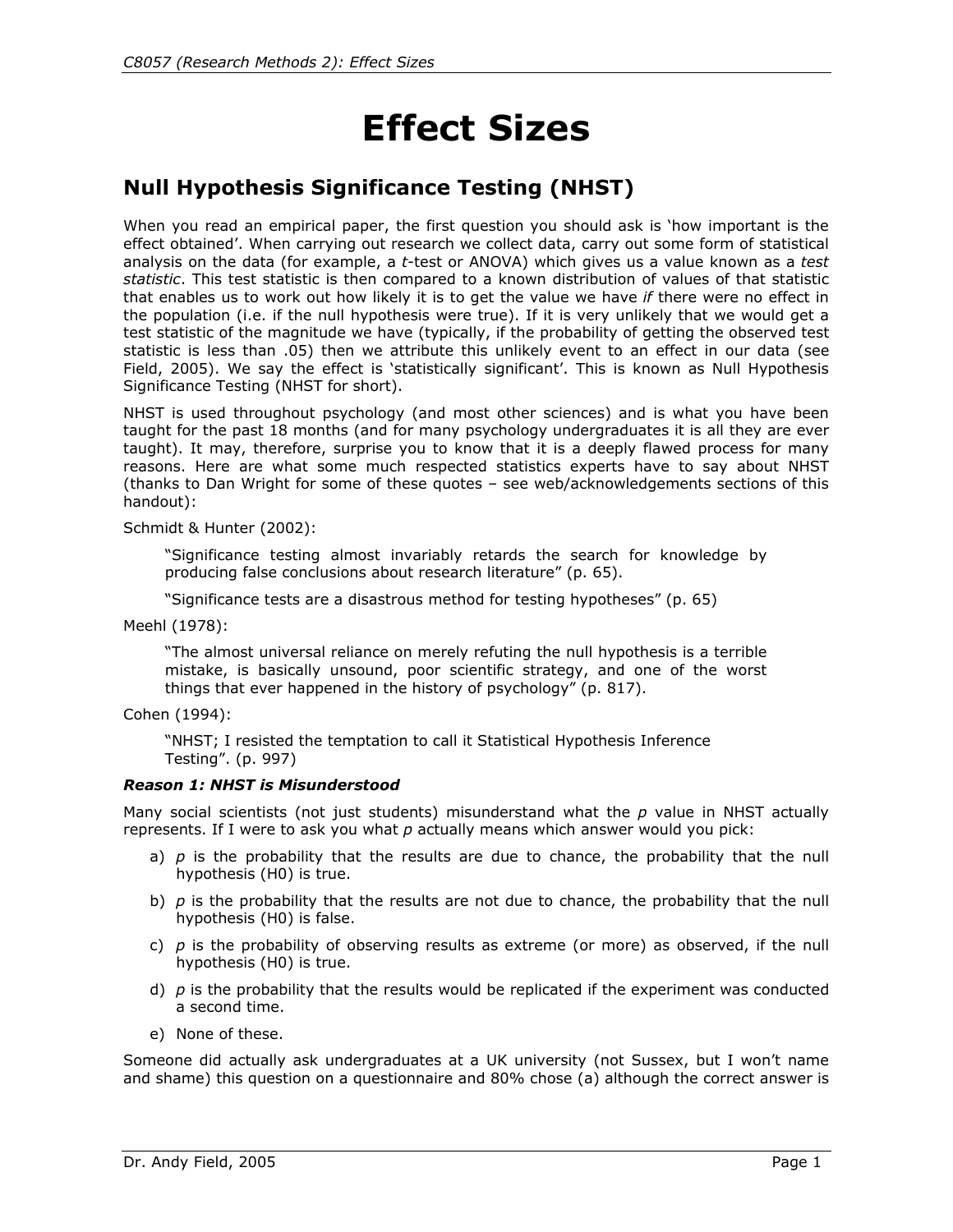(c) – you will have known this if you read the first paragraph of this handout $\circ$  Only 5% correctly chose  $(c)^1$ . As such, many people who use NHST are not testing what they think they're testing and consequently the conclusions they draw are incorrect (because they are based on erroneous beliefs about what *p* means).

#### *Reason 2: The Null Hypothesis is Never True*

Now we know the correct interpretation of *p* we can think about the consequences of it. As we have seen *p* is the probability of observing results as extreme (or more) as observed, if the null hypothesis (H0) is true. There is one very important problem with *p* which is that for social science data the null hypothesis is never true (see Cohen, 1990). As such, *p* is completely meaningless because it's based on an assumption that can never be true!

Remember that the null hypothesis is that there is no effect in the population. Cohen points out that the null hypothesis is never true because we know from sampling distributions (see Field, 2005a, section 1.6) that two random samples will have slightly different means, and even though these differences can be very small (e.g. one mean might be 10 and another might be 10.00001) they are nevertheless different. In fact, even such a small difference would be deemed as statistically significant if a big enough sample were used (see Reason 3).

As such, a non-significant result should never be interpreted (despite the fact it often is) as 'no difference between means' or 'no relationship between variables'. So, significance testing can never tell us that the null hypothesis is true, because it never is! As such the idea of 'accepting the null hypothesis' is just plain wrong.

#### *Reason 3: NHST depends upon Sample Size*

Imagine we were interested in whether listening to Cradle of Filth (CoF) turns people into Granny-murdering devil-worshippers. We could (assuming ethics committees didn't exist and our moral values were very low indeed) expose unborn children to Cradle of Filth (or not) and see how they turn out years later. So, we have two groups (exposed to CoF in the womb vs. unexposed control group) and some kind of outcome variable (number of pentagrams drawn on the wall in blood). We could subject these to a simple *t*-test.



| <b>Independent Samples Test</b> |                                                              |                       |                   |                              |                |                 |                          |                          |                                                                 |                          |  |
|---------------------------------|--------------------------------------------------------------|-----------------------|-------------------|------------------------------|----------------|-----------------|--------------------------|--------------------------|-----------------------------------------------------------------|--------------------------|--|
|                                 |                                                              | Equality of Variances | Levene's Test for | t-test for Equality of Means |                |                 |                          |                          |                                                                 |                          |  |
|                                 |                                                              | E                     | Sig.              |                              | df             | Sig. (2-tailed) | Mean<br>Difference       | Std. Error<br>Difference | 95% Confidence<br>Interval of the<br><b>Difference</b><br>Lower | Upper                    |  |
| Pentagrams Drawn                | Equal variances<br>assumed<br>Equal variances<br>not assumed | 1.046                 | .308              | $-6.222$<br>$-6.222$         | 198<br>195.274 | .000<br>.000    | $-2.20699$<br>$-2.20699$ | .35472<br>.35472         | $-2.90650$<br>$-2.90656$                                        | $-1.50748$<br>$-1.50742$ |  |

#### **Independent Samples Test**

|                  |                                | Levene's Test for<br><b>Equality of Variances</b> |      | t-test for Equality of Means |       |                 |            |            |                                                 |         |  |
|------------------|--------------------------------|---------------------------------------------------|------|------------------------------|-------|-----------------|------------|------------|-------------------------------------------------|---------|--|
|                  |                                |                                                   |      |                              |       |                 | Mean       | Std. Error | 95% Confidence<br>Interval of the<br>Difference |         |  |
|                  |                                |                                                   | Sig. |                              | df    | Sig. (2-tailed) | Difference | Difference | Lower                                           | Upper   |  |
| Pentagrams Drawn | Equal variances<br>assumed     | 2.744                                             | .136 | $-1.510$                     | 8     | .169            | $-2.20736$ | 1.46173    | $-5.57810$                                      | 1.16339 |  |
|                  | Equal variances<br>not assumed |                                                   |      | $-1.510$                     | 5.225 | .189            | $-2.20736$ | 1.46173    | $-5.91660$                                      | .50188  |  |

#### **SPSS Output 1**

j

<sup>&</sup>lt;sup>1</sup> Thanks to Dan Wright for these data.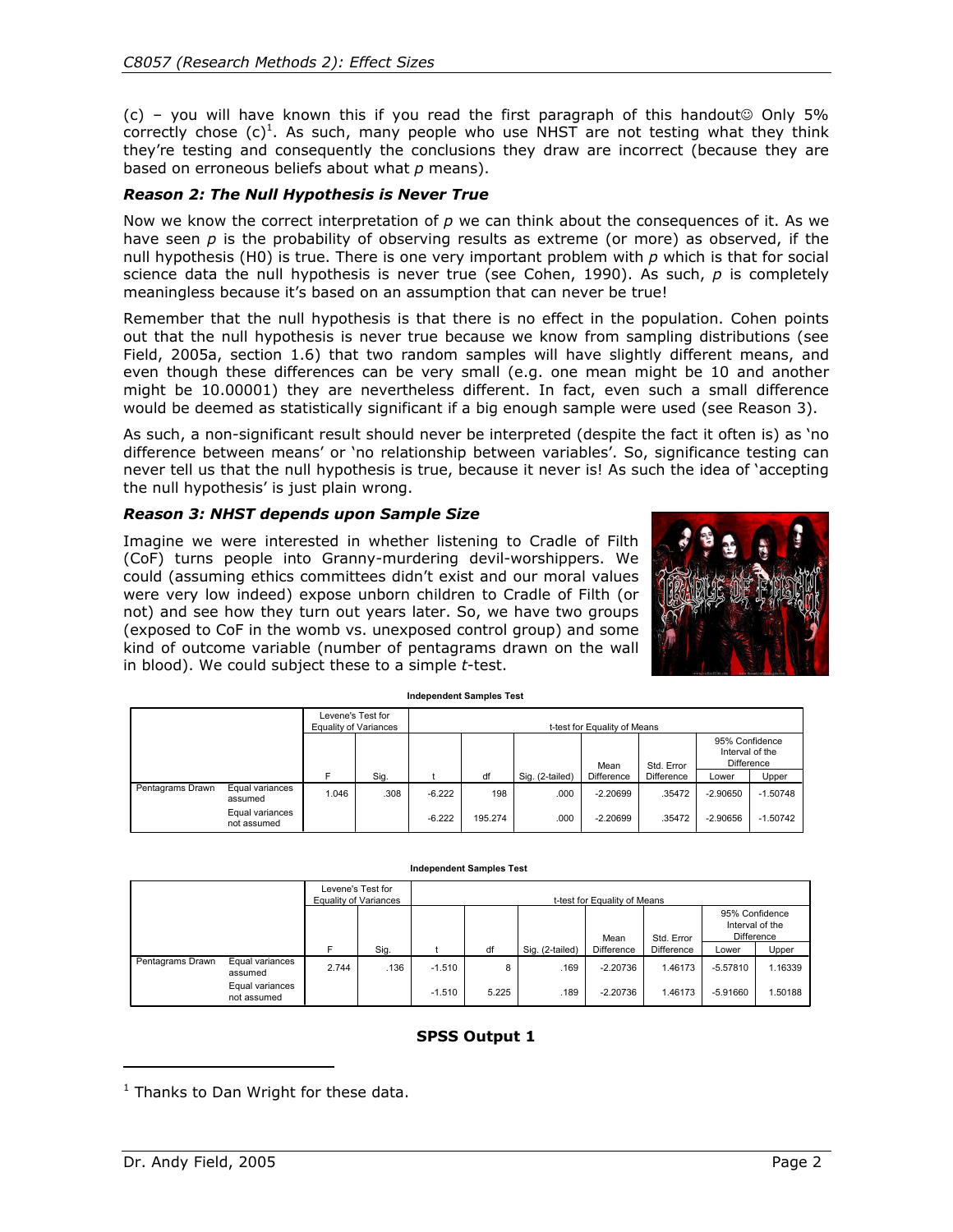SPSS Output 1 shows the results of two independent *t*-tests done on the same scenario. In both cases the difference between means is  $-2.21$  so these tests are testing the same difference between means. Look at the associated *t*-values and significance though. In one case *t* is highly significant ( $p < .001$ ), but in the bottom table it is not ( $p = .169$ ). How can this be: in both cases the tests are testing the same mean difference of -2.21?

Before I answer that question, let's look at another scenario (again, with CoF and granny murdering!). SPSS Output 2 shows another *t*-test, which yields a significant result (*p* < .05). Nothing strange about that you might think, but have a look at the 'Mean Difference'. The value is 0. Now, the *t-*test tests the null hypothesis that the difference between means is 0, therefore, if the difference between means really is zero then the resulting *t* should not be significant! How is it possible that this test is telling us that there is a significant difference between means when we know the difference is 0?

| <b>Independent Samples Test</b> |                                                              |                                            |      |                              |                    |                 |                    |                          |                                                          |                        |  |
|---------------------------------|--------------------------------------------------------------|--------------------------------------------|------|------------------------------|--------------------|-----------------|--------------------|--------------------------|----------------------------------------------------------|------------------------|--|
|                                 |                                                              | Levene's Test for<br>Equality of Variances |      | t-test for Equality of Means |                    |                 |                    |                          |                                                          |                        |  |
|                                 |                                                              |                                            | Sig. |                              | df                 | Sig. (2-tailed) | Mean<br>Difference | Std. Error<br>Difference | 95% Confidence<br>Interval of the<br>Difference<br>Lower | Upper                  |  |
| Pentagrams Drawn                | Equal variances<br>assumed<br>Equal variances<br>not assumed | .994                                       | .319 | $-2.296$<br>$-2.296$         | 999998<br>999997.4 | .022<br>.022    | .00<br>.00         | .00200<br>.00200         | $-.00851$<br>$-.00851$                                   | $-.00067$<br>$-.00067$ |  |

#### **SPSS Output 2**

The answer to these two anomalies is the same: NHST depends on the sample size of the observed data. In the first case, the reason why it is possible to have the same mean difference but a difference in the significance of the resulting test is because the two tests were based on different samples: the significant test was based on a sample of 200, whereas the non-significant test was based on a sample of only 10! So, significance depends on your sample size.

In the later case, the reason why a difference of 0 is significant is because this test is based on a sample of 1 million data points. The mean difference is very small (-0.0046 or .00 to 2 decimal places) but given a big enough sample, it is significantly different from zero.

So, a trivial difference can be significant (and interpreted as 'important') if the sample is big enough, conversely, a big and important difference can be non-significant (and interpreted as 'trivial') in a small sample (see Field & Hole, 2003).

#### *Reason 4: NHST is Illogical*

NHST is based on probabilistic reasoning, which severely limits what we can conclude. Cohen (1994), points out that formal reasoning relies on an initial statement of fact followed by a statement about the current state of affairs, and an inferred conclusion. This syllogism from Field (2005a) illustrates what I mean:

- If a man has no arms then he can't play quitar.
	- o This man plays guitar.
	- o Therefore, this man has arms.

The syllogism starts with a statement of fact that allows the end conclusion to be reached because you can deny the man has no arms by denying that he can't play guitar. However, the null hypothesis is not represented in this way because it is based on probabilities. Instead it should be stated as follows:

• If the null hypothesis is correct, then this test statistic is highly unlikely.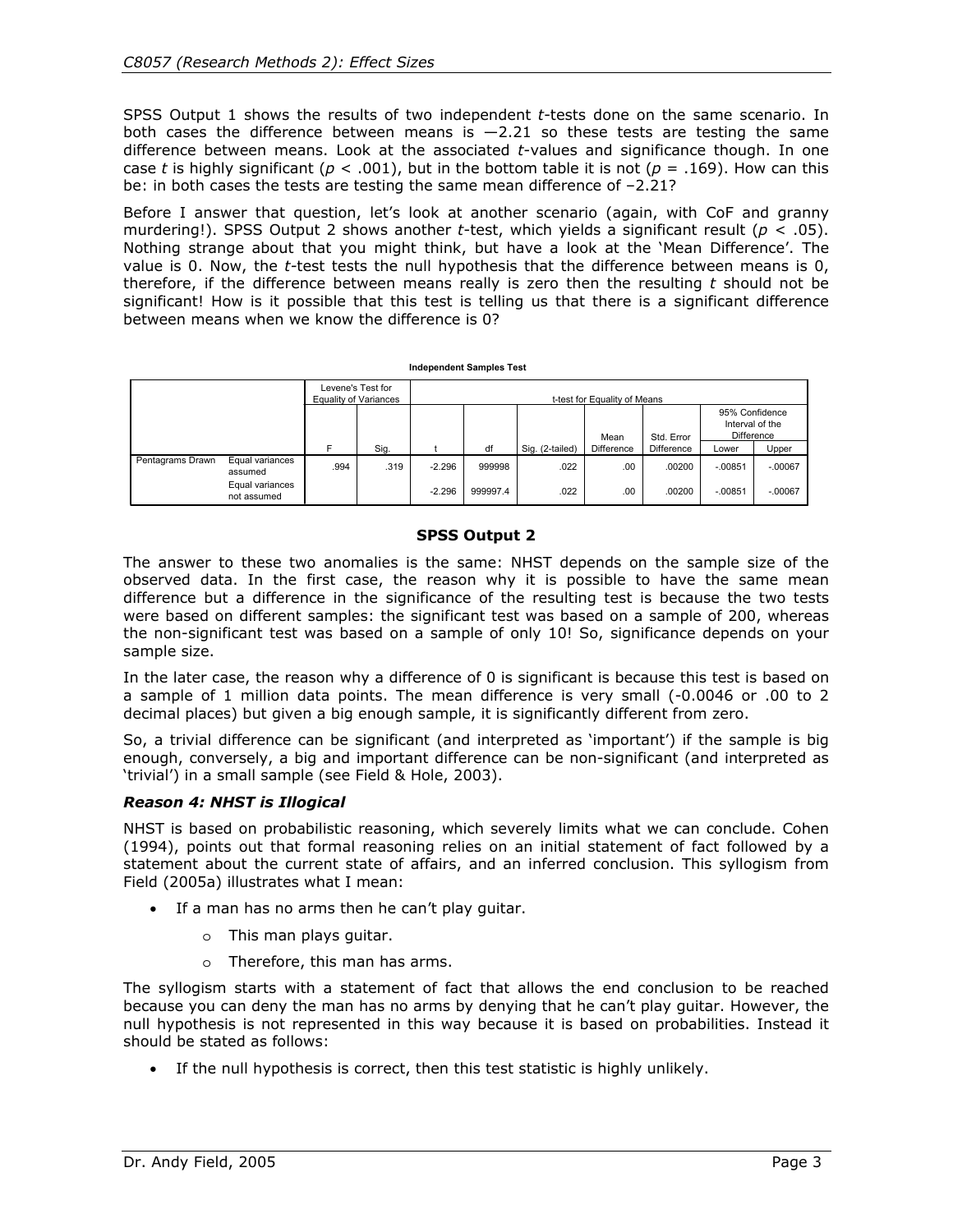- o This test statistic has occurred.
- o Therefore, the null hypothesis is highly unlikely.

If we go back to Field's (2005a) guitar example a similar statement would be:

- If a man plays quitar then he probably doesn't play for Fugazi (this is true because there are thousands of people who play guitar but only two who play guitar in the band Fugazi!).
	- o Guy Picciotto plays for Fugazi.
	- o Therefore, Guy Picciotto probably doesn't play guitar.

This is illogical: the conclusion is wrong because Guy Picciotto does play guitar. By extension, it should be clear that NHST allows very little to be said about the null hypothesis (see Cohen, 1994; Field, 2005a for more detail).

#### *Reason 5: p < .05 is completely arbitrary!*

Why do we use a  $p < 0.05$  as a criterion for accepting significance? Well, essentially it's because Fisher said so. There is no 'magic' behind .05, it's just a reasonable figure and what Fisher decided was appropriate to be sufficiently confident that a genuine effect exists. To some extent it's arbitrary (for more detail on how Fisher reached this value see Field, 2005a or Field & Hole, 2003): IF Fisher had woken up in a 10% kind of mood we would all be working with *p* < .10 as our criterion. As such, it can be tempting in NHST to attribute 'importance' to an effect with  $p = .04$ , but assume that an effect with  $p = .06$  is unimportant: in equal sample sizes, these effects are actually likely to be very similar!

## **What is an effect size?**

There is no magical answer to the problems with NHST (although see Cohen, 1994; Schmidt & Hunter, 2002 for some suggestions). However, one thing that can be used in conjunction with NHST (not necessarily as a replacement for) are effect sizes.

An effect size is simply an objective and standardized measure of the magnitude of observed effect (see Field, 2005a; 2005b). The fact that the measure is standardized just means that we can compare effect sizes across different studies that have measured different variables, or have used different scales of measurement. So, an effect size based on the Beck depression inventory could be compared to an effect size based on levels of serotonin in blood.

#### *Effect Size Measures*

Many measures of effect size have been proposed, the most common of which are Cohen's, d, and Pearson's correlation coefficient, r (although there are others such as Hedges' *g*, Glass' ∆, odds ratios and risk rates: see Rosenthal, 1991).

For the purpose of this handout I'm going to stick with one of these: the correlation coefficient. There are three reasons for this: (1) it is probably the most common effect size measure (Field, 2001, in press; Rosenthal & DiMatteo, 2001); (2) you will be familiar with it already; and (3) it is incredibly versatile.

> **Isn't** *r* **a measure of relationships?**  I'll spare you the details of the correlation coefficient (you can read Field, 2005a, chapter 4 if you're that interested). Many of you will be familiar with the correlation coefficient as a measure of the strength of relationship between two continuous variables; however, it is also a very versatile measure of the strength of an experimental effect. It may be difficult for you to reconcile how the correlation coefficient can also be used in this way; however, this is only because students are often taught about it within the context of nonexperimental research. Although I don't want to get into it now (see Field, 2005a if you're interested), trust me that *r* can be used to express differences between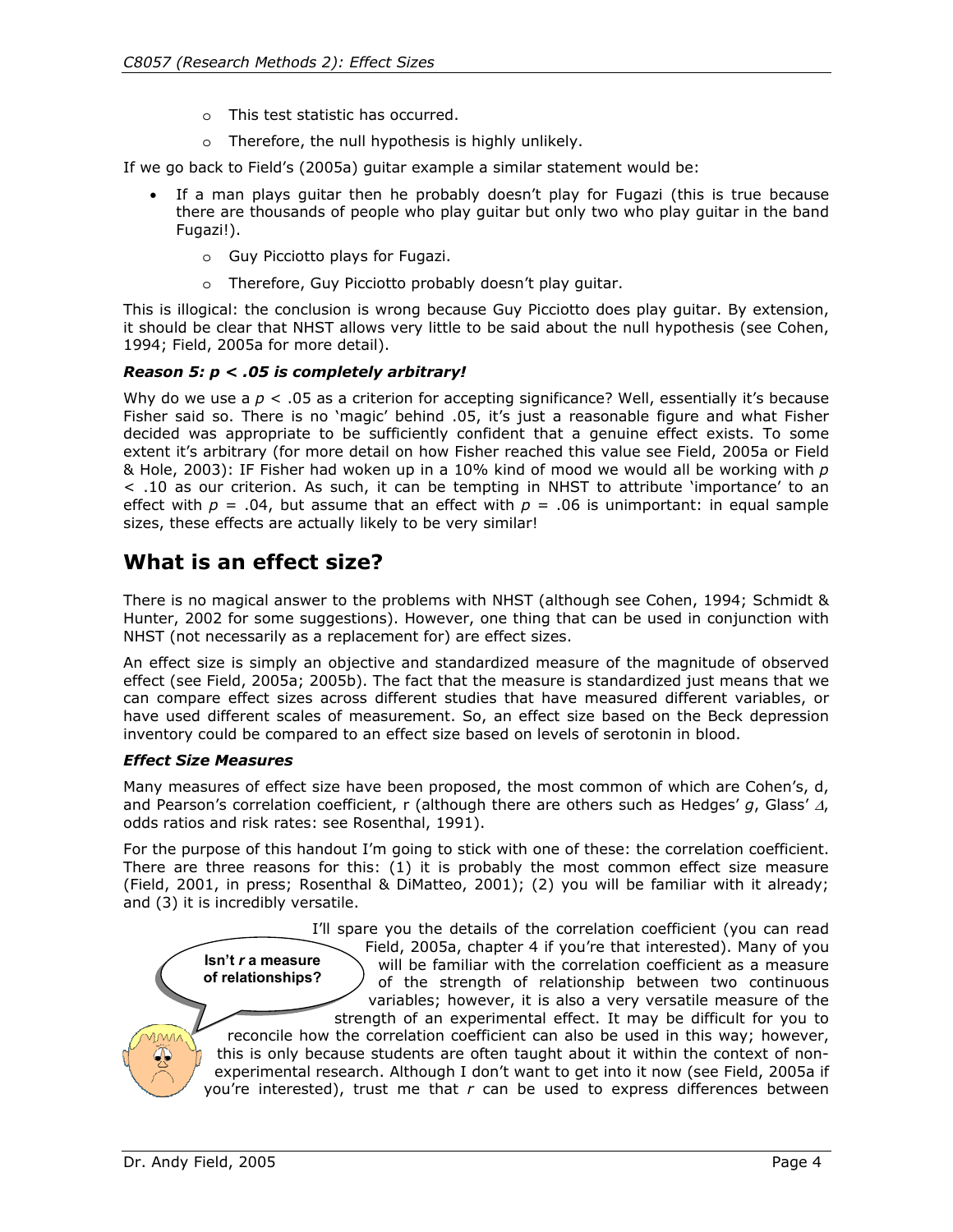means and this is the measure that I prefer because it is constrained to lie between 0 (no effect) and 1 (a perfect effect) and is familiar to almost all students and researchers.

| <b>ED</b> CoF (Effect Small N) - SPSS Da   _    □                                                                                                                             |                      |        |  |  |  |  |  |  |  |
|-------------------------------------------------------------------------------------------------------------------------------------------------------------------------------|----------------------|--------|--|--|--|--|--|--|--|
| File Edit View Data Transform Analyze Graphs<br>Utilities Window Help                                                                                                         |                      |        |  |  |  |  |  |  |  |
|                                                                                                                                                                               |                      |        |  |  |  |  |  |  |  |
| $\mathcal{B}[\blacksquare \clubsuit]\blacksquare \hspace{1.5mm}\smallcirc \hspace{1.5mm} \blacksquare \blacksquare \blacksquare \blacksquare \blacksquare \blacksquare $<br>м |                      |        |  |  |  |  |  |  |  |
| 11 : music                                                                                                                                                                    |                      |        |  |  |  |  |  |  |  |
|                                                                                                                                                                               | music                | pentag |  |  |  |  |  |  |  |
| 1                                                                                                                                                                             | 1                    | 5      |  |  |  |  |  |  |  |
| 2                                                                                                                                                                             | 1                    | 2      |  |  |  |  |  |  |  |
| 3                                                                                                                                                                             | 1                    | 7      |  |  |  |  |  |  |  |
| 4                                                                                                                                                                             | 1                    | 4      |  |  |  |  |  |  |  |
| 5                                                                                                                                                                             | 1                    | 6      |  |  |  |  |  |  |  |
| 6                                                                                                                                                                             | 0                    | 7      |  |  |  |  |  |  |  |
| 7                                                                                                                                                                             | ٥                    | 11     |  |  |  |  |  |  |  |
| 8                                                                                                                                                                             | 0                    | 6      |  |  |  |  |  |  |  |
| 9                                                                                                                                                                             | 0                    | 9      |  |  |  |  |  |  |  |
| 10                                                                                                                                                                            | 0                    | 14     |  |  |  |  |  |  |  |
| 11                                                                                                                                                                            |                      |        |  |  |  |  |  |  |  |
|                                                                                                                                                                               | Data View A Variable |        |  |  |  |  |  |  |  |
|                                                                                                                                                                               |                      |        |  |  |  |  |  |  |  |

| <mark>菌 CoF (Effect Small N) - SPSS Data Ed…[_</mark>   □  ×          |                                                                                                                                                                                                                                                                                                                                                     |        |     |  |  |  |  |  |
|-----------------------------------------------------------------------|-----------------------------------------------------------------------------------------------------------------------------------------------------------------------------------------------------------------------------------------------------------------------------------------------------------------------------------------------------|--------|-----|--|--|--|--|--|
| File Edit View Data Transform Analyze Graphs<br>Utilities Window Help |                                                                                                                                                                                                                                                                                                                                                     |        |     |  |  |  |  |  |
|                                                                       | $\begin{picture}(150,10) \put(0,0){\line(1,0){10}} \put(15,0){\line(1,0){10}} \put(15,0){\line(1,0){10}} \put(15,0){\line(1,0){10}} \put(15,0){\line(1,0){10}} \put(15,0){\line(1,0){10}} \put(15,0){\line(1,0){10}} \put(15,0){\line(1,0){10}} \put(15,0){\line(1,0){10}} \put(15,0){\line(1,0){10}} \put(15,0){\line(1,0){10}} \put(15,0){\line($ |        |     |  |  |  |  |  |
|                                                                       |                                                                                                                                                                                                                                                                                                                                                     |        |     |  |  |  |  |  |
| 7:                                                                    |                                                                                                                                                                                                                                                                                                                                                     |        |     |  |  |  |  |  |
|                                                                       | music                                                                                                                                                                                                                                                                                                                                               | pentag | var |  |  |  |  |  |
| 1                                                                     | Cradle Of Filth                                                                                                                                                                                                                                                                                                                                     | 5      |     |  |  |  |  |  |
| 2                                                                     | Cradle Of Filth                                                                                                                                                                                                                                                                                                                                     | 2      |     |  |  |  |  |  |
| 3                                                                     | Cradle Of Filth                                                                                                                                                                                                                                                                                                                                     | 7      |     |  |  |  |  |  |
| 4                                                                     | Cradle Of Filth                                                                                                                                                                                                                                                                                                                                     | 4      |     |  |  |  |  |  |
| 5                                                                     | Cradle Of Filth                                                                                                                                                                                                                                                                                                                                     | 6      |     |  |  |  |  |  |
| 6                                                                     | No Music                                                                                                                                                                                                                                                                                                                                            | 7      |     |  |  |  |  |  |
| 7                                                                     | No Music                                                                                                                                                                                                                                                                                                                                            | 11     |     |  |  |  |  |  |
| 8                                                                     | No Music                                                                                                                                                                                                                                                                                                                                            | 6      |     |  |  |  |  |  |
| 9                                                                     | No Music                                                                                                                                                                                                                                                                                                                                            | 9      |     |  |  |  |  |  |
| 10                                                                    | No Music                                                                                                                                                                                                                                                                                                                                            | 14     |     |  |  |  |  |  |
| 11<br><b>∖Data View A</b> Variable V ◀                                |                                                                                                                                                                                                                                                                                                                                                     |        |     |  |  |  |  |  |
|                                                                       |                                                                                                                                                                                                                                                                                                                                                     |        |     |  |  |  |  |  |

#### **Figure 1**

OK, so you don't believe me. Well, let's use our Cradle of Filth example again to look at a classic difference between means scenario. The data are in Figure 1. This shows the number of pentagrams drawn by children exposed in the womb to CoF compared to controls. First let's do an independent *t*-test on these means.

**Group Statistics**

|                  | Music Listened To | N | Mean   | Std. Deviation | Std. Error<br>Mean |
|------------------|-------------------|---|--------|----------------|--------------------|
| Pentagrams Drawn | No Music          |   | 9.4000 | 3.20936        | 1.43527            |
|                  | Cradle Of Filth   |   | 4.8000 | 1.92354        | 86023              |

#### **Independent Samples Test**

|                  |                                | Levene's Test for<br><b>Equality of Variances</b> |      | t-test for Equality of Means |       |  |                 |                   |            |                                                 |         |
|------------------|--------------------------------|---------------------------------------------------|------|------------------------------|-------|--|-----------------|-------------------|------------|-------------------------------------------------|---------|
|                  |                                |                                                   |      |                              |       |  |                 | Mean              | Std. Error | 95% Confidence<br>Interval of the<br>Difference |         |
|                  |                                |                                                   | Sig. |                              | df    |  | Sig. (2-tailed) | <b>Difference</b> | Difference | Lower                                           | Upper   |
| Pentagrams Drawn | Equal variances<br>assumed     | 1.454                                             | .262 | 2.749                        | 8     |  | .025            | 4.6000            | 1.67332    | .74132                                          | 8.45868 |
|                  | Equal variances<br>not assumed |                                                   |      | 2.749                        | 6.545 |  | .031            | 4.6000            | 1.67332    | .58682                                          | 8.61318 |

#### **SPSS Output 3**

SPSS Output 3 shows the result of this *t*-test. We could conclude that listening to cradle of filth makes you less likely to draw pentagrams (the mean for the CoF condition is significantly lower than for controls). We could write that children exposed to CoF in the womb drew significantly fewer pentagrams than those exposed to no music,  $t(8) = 2.75$ ,  $p < .05$ . Ok, let's now do a simple Pearson correlation on the same data (go, on try it for yourself). I know, it sounds crazy, but let's just see what happens.

SPSS Output 4 shows the results of this analysis. Note the significance of the correlation coefficient: it's .025. Now look back at the significance of *t* from SPSS Output 3: it's .025 also. That's odd isn't it? Well, no it's not, what we've just done is perfectly legitimate, the correlation expresses the difference between these two groups: in fact, provided you code your two groups with 0s and 1s, you can conduct a Pearson correlation on the data and the end result expresses the 'relationship' between the groups and the outcome variable. In fact, this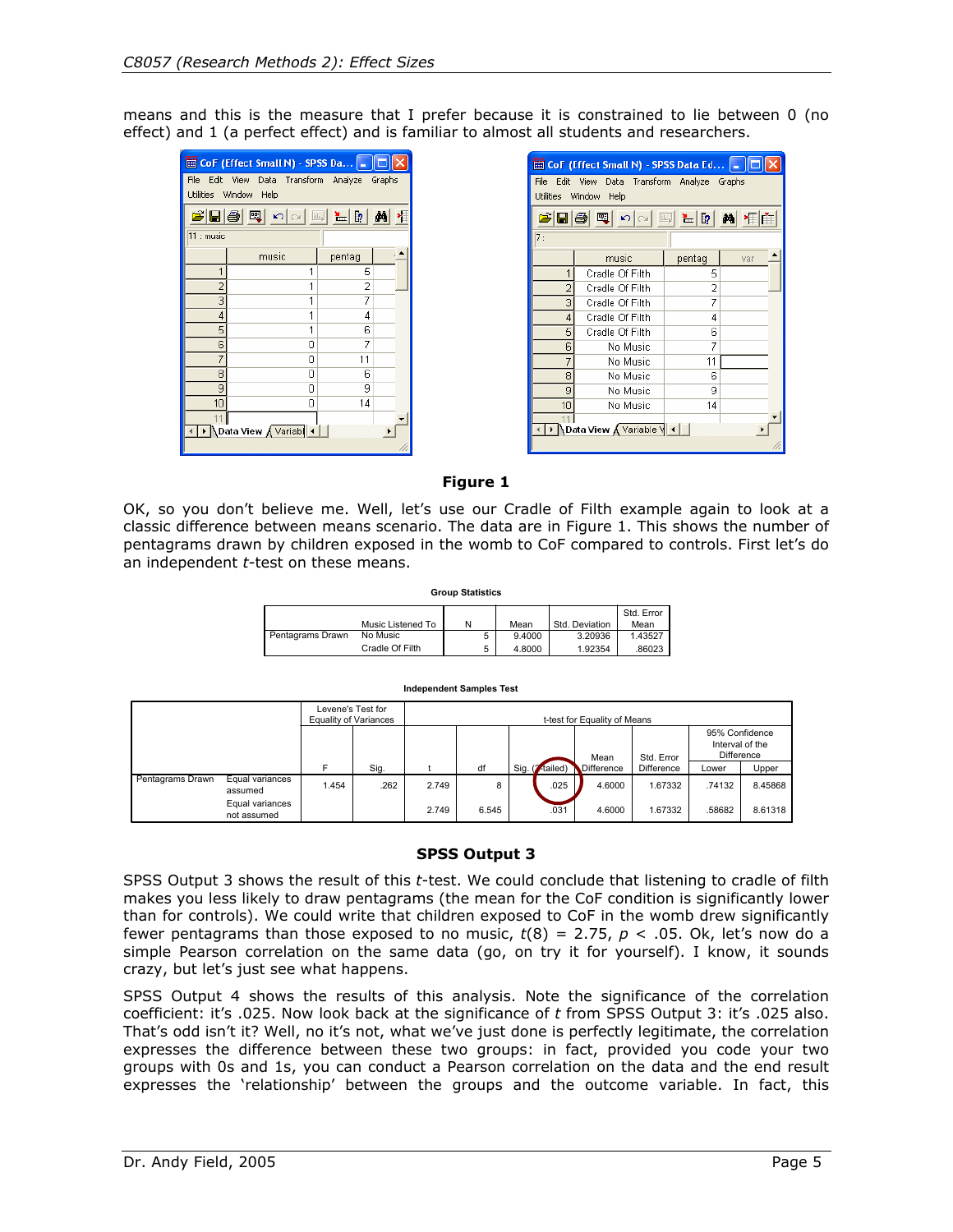'relationship' is simply the difference between group means! This is known as a point-biserial correlation (see Field, 2005a, chapter 4).

| Correlations      |                            |                      |                      |  |  |  |  |
|-------------------|----------------------------|----------------------|----------------------|--|--|--|--|
|                   |                            | Music<br>Listened To | Pentagrams<br>Drawn. |  |  |  |  |
| Music Listened To | <b>Pearson Correlation</b> |                      | -.697                |  |  |  |  |
|                   | Sig. (2-tailed)            |                      | .025                 |  |  |  |  |
|                   | Ν                          | 10                   | 10                   |  |  |  |  |
| Pentagrams Drawn  | Pearson Correlation        | $-.697*$             |                      |  |  |  |  |
|                   | Sig. (2-tailed)            | .025                 |                      |  |  |  |  |
|                   | Ν                          | 10                   | 10                   |  |  |  |  |

\*. Correlation is significant at the 0.05 level (2-tailed).

#### **SPSS Output 4**

Hopefully, I've demonstrated that *r* can be used to express the difference between two groups, but why did *r* and *t* have the same significance value. The answer is that the two statistics are directly related: *r* can be easily obtained from several common test statistics. For example, when a *t*-test has been used *r* is a function of the observed *t-*value and the degrees of freedom on which it is based:

$$
r=\sqrt{\frac{t^2}{t^2+df}}
$$

With the data above, we get:

$$
r = \sqrt{\frac{2.749^2}{2.749^2 + 8}} = .697,
$$

which is exactly the same as calculating a Pearson *r* for the original data (see SPSS Output 4)! The reason why the minus sign has gone is because when we calculate Pearson *r* for these kind of data, the sign of the correlation entirely depends on which way you code the groups (try running a correlation on the same data but change it so that Cradle of Filth are represented by a code of 1 and 'No Music' by a code of 0: the resulting *r* will be positive).

In fact, *r* can also be obtained from a variety of other test statistics. When ANOVA has been used and an *F*-ratio is the test statistic, then when there is 1 degree of freedom for the effect, the following conversion can be used:

$$
r = \sqrt{\frac{F(1,-)}{F(1,-) + df_R}}
$$

In which F(1,-) is simply the *F*-ratio for the effect (which must have 1 degree of freedom) and  $df_R$  is the degrees of freedom for the error term on which the  $F$ -ratio is based.

The reason the degrees of freedom for the effect need to be 1 is simply because this means that 2 things are being compared. It's difficult to interpret effect sizes for complex effects involving lots of groups because you have no idea which groups contribute to the effect. So, it's best to calculate effect sizes for focussed comparisons such as comparisons of two groups or interactions with only 1 degree of freedom.

 "What about categorical data?" I hear you ask. No problem, *r* can also be used to express relationships in categorical data because it is directly related to the chi-square statistic (again, provided this chi-square statistic has only 1 degree of freedom):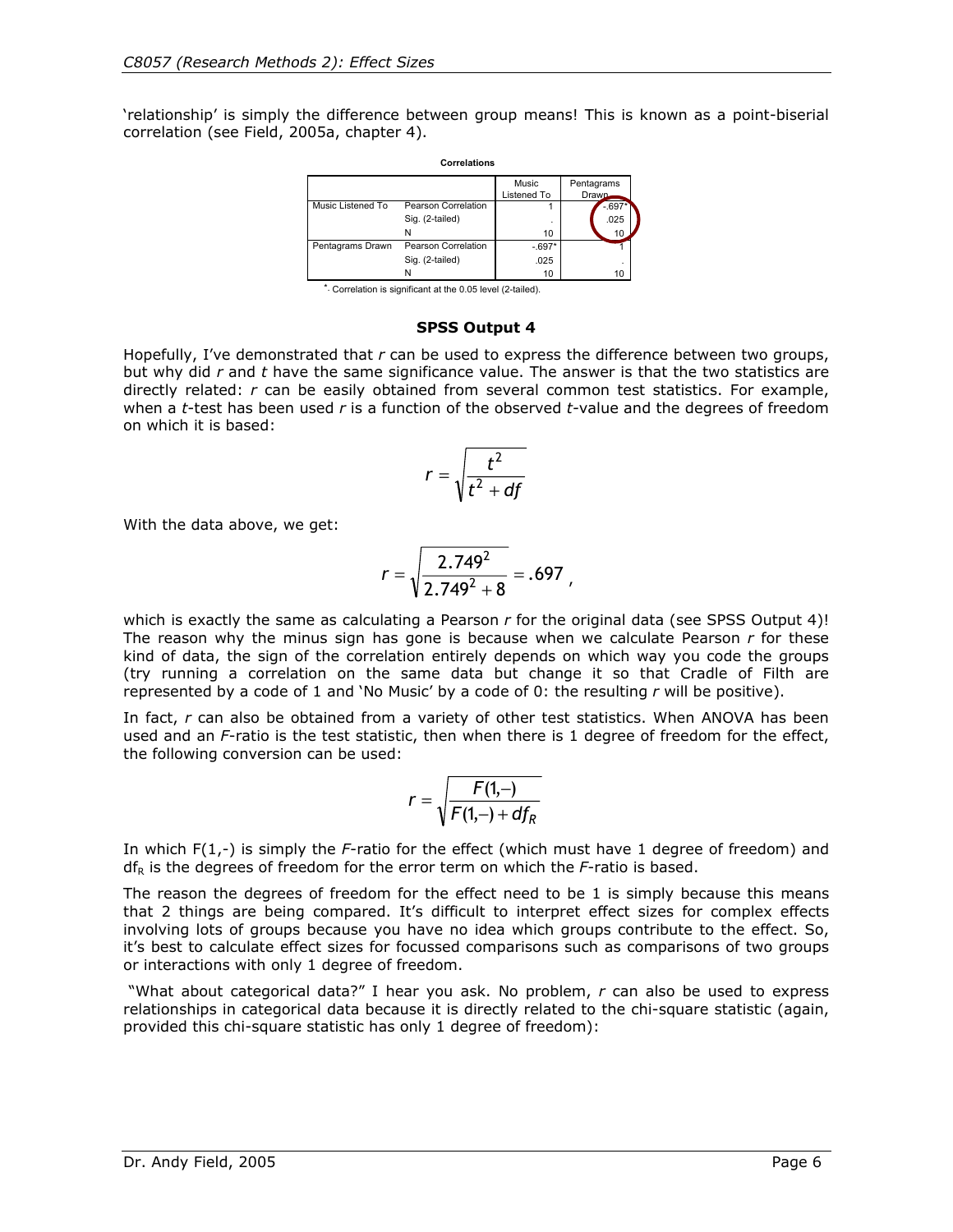$$
r=\sqrt{\frac{\chi^2(\mathbf{1})}{N}}
$$

Finally, *r* can be calculated from the probability value of a test-statistic. First, you must convert the probability into a *z*-score using tabulated values of the normal distribution (see Field, 2005a), and then simply divide the resulting *z* by the square root of the total sample size on which it is based:

$$
r=\frac{Z}{\sqrt{N}}
$$

#### *Why are effect sizes useful?*

Effect sizes are useful because they provide an objective measure of the importance of an effect. It doesn't matter what effect you're looking for, what variables have been measured, or how those variables have been measured we know that a correlation coefficient of 0 means there is no effect, and a value of 1 means that there is a perfect effect. Cohen (1992, 1988) has made some widely accepted suggestions about what constitutes a large or small effect:

- $r = 0.10$  (small effect): in this case, the effect explains 1% of the total variance.
- $r = 0.30$  (medium effect): the effect accounts for 9% of the total variance.
- $\bullet$   $r = 0.50$  (large effect): the effect accounts for 25% of the variance.

We can use these guidelines to assess the importance of our effects (regardless of the significance of the test statistic). However, r is not measured on a linear scale so an effect with  $r = 0.4$  isn't twice as big as one with  $r = 0.2$ .

For example, in our earlier Cradle of Filth example, we had three sets of data on which we conducted *t*-tests. Figure 2, shows these data and the significance of these tests. You'll remember we had two samples with similar differences between means, but different significances and one data set with a near zero difference between means that was highly significant. If we calculate the effect sizes using the values of *t* in SPSS outputs 1 and 2 we find that our two samples with similar mean difference yield similar effect sizes (.40 and .47); also our sample with a near zero difference between means produces an effect size of zero. As such the effect sizes better reflect what's going on than the significance of the test statistic!

*r* **= .40** *r* **= .47** *r* **= .00** 



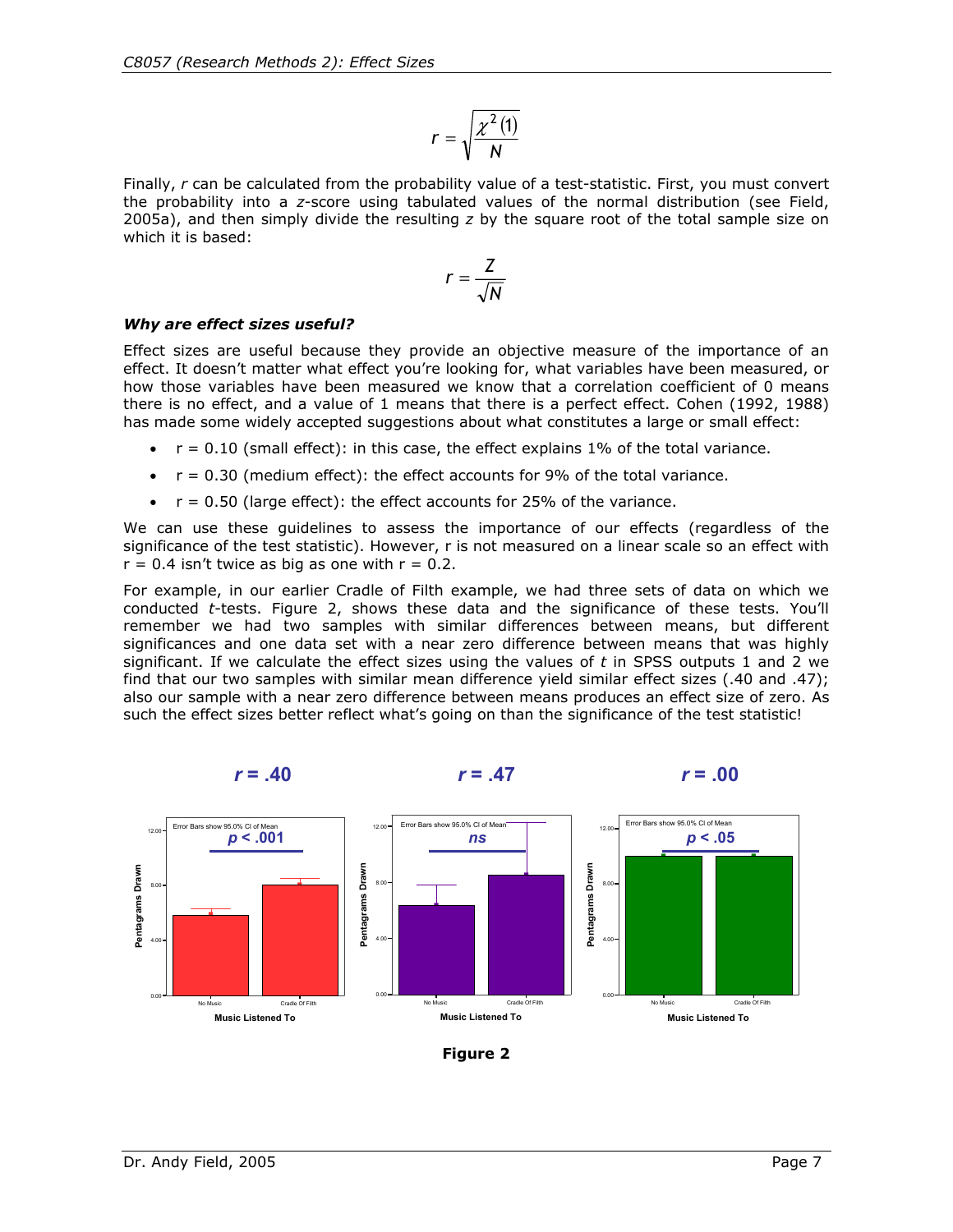Finally, the effect size in the sample is not actually that interesting: it is the size of the effect in the population that is important. However, because we don't have access to this value, we use the effect size in the sample to estimate the likely size of the effect in the population (see Field, 2001). This can be done by assimilating effect sizes from similar studies using a technique called meta-analysis (see Field, 2001, 2005b, 2003; Rosenthal & DiMatteo, 2001), but that will have to wait for another time!

# **Further Reading**

- Clark-Carter, D. (2003). Effect size: The missing piece of the jigsaw. *The Psychologist*, 16 (12), 636-638.
- Field, A. P. (2005). *Discovering statistics using SPSS* (2<sup>nd</sup> edition). London: Sage.
- Wright, D. B. (2003). Making friends with your data: improving how statistics are conducted and reported. *British Journal of Educational Psychology*, *73*, 123–136.

## **References**

Cohen, J. (1990). Things I have learned (so far). *American Psychologist*, *45*, 1304–1312.

- Cohen, J. (1994). The earth is round (p < .05). *American Psychologist*, *49*, 997-1003.
- Field, A. P. (in press). Is the meta-analysis of correlation coefficients accurate when population effect sizes vary? *Psychological Methods*.
- Field, A. P. (2005a). *Discovering statistics using SPSS* (2<sup>nd</sup> edition). London: Sage.
- Field, A. P. (2005b). *Meta-analysis*. In J. Miles & P. Gilbert (eds.) *A handbook of research methods in clinical and health psychology* (pp. 295-308). Oxford: Oxford University Press.
- Field, A. P. (2001). Meta-analysis of correlation coefficients: a Monte Carlo comparison of fixed- and random-effects methods. *Psychological Methods*, *6* (2), 161–180.
- Field, A. P., & Hole, G. (2003). *How to design and report experiments*. London: Sage.
- Meehl, P. E. (1978). Theoretical risks and tabular asterisks: Sir Karl, Sir Ronald, and the slow progress of soft psychology. *Journal of Consulting and Clinical Psychology*, *46*, 806-834.
- Rosenthal, R. (1991). *Meta-analytic procedures for social research* (revised). Newbury Park, CA: Sage.
- Rosenthal, R., & DiMatteo, M. R. (2001). Meta-analysis: Recent developments in quantitative methods and literature reviews. *Annual Review of Psychology*, *52*, 59-82
- Schmidt, F., & Hunter, J. (2002). Are there benefits from NHST? *American Psychologist*, *57*(1), 65-66.

## **Web**

See Dan Wright's pages on NHST (and a very useful list of links under the 'extra bits'):

http://www.sussex.ac.uk/Users/danw/masters/qual%20and%20quant/ills\_of\_nhst.htm

## **Acknowledgement**

Some of the NHST material was directly 'borrowed' from Dan's website (above), for which I'm very grateful. More indirectly he has been very influential over the years in encouraging me to read various things about NHST to which I would have remained oblivious had I not known